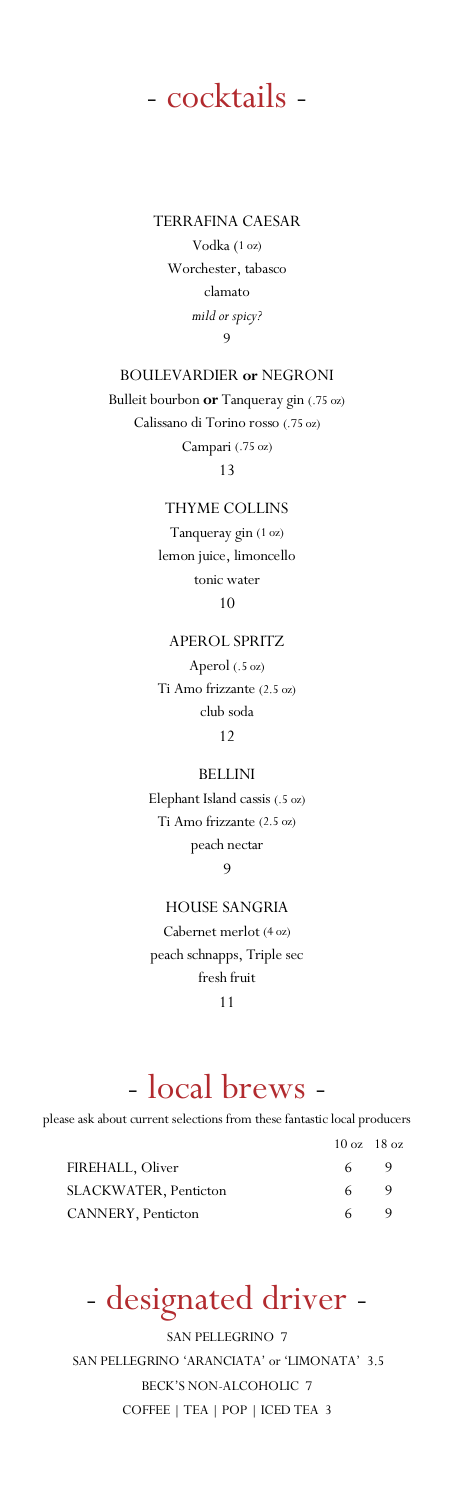## HESTER CREEK Arter

## - estate -

|      |                                | 6 <sub>oz</sub>          | 9 <sub>oz</sub> | btl |
|------|--------------------------------|--------------------------|-----------------|-----|
| 2021 | TI AMO FRIZZANTE               | 10                       | $\blacksquare$  | 40  |
| 2018 | <b>OLD VINE BRUT</b>           | 14                       | $\equiv$        | 62  |
| 2021 | <b>CABERNET FRANC ROSÉ</b>     | 10                       | 15              | 39  |
| 2021 | PINOT BLANC                    | 10                       | 15              | 39  |
| 2021 | PINOT GRIS                     | 10                       | 15              | 39  |
| 2021 | CHARACTER ESTATE WHITE         | 9                        | 13              | 36  |
| 2020 | <b>CHARDONNAY</b>              | 12                       | 17              | 49  |
| 2021 | <b>OLD VINE TREBBIANO</b>      | 12                       | 17              | 49  |
| 2020 | <b>MERLOT</b>                  | 10                       | 15              | 39  |
| 2020 | CABERNET-MERLOT                | 10                       | 15              | 39  |
| 2020 | <b>CHARACTER ESTATE RED</b>    | 11                       | 16              | 43  |
| 2019 | <b>SYRAH</b>                   | 13                       | 19              | 52  |
| 2019 | OLD VINE MERLOT                | 12                       | 18              | 48  |
| 2019 | OLD VINE CABERNET FRANC        | 12                       | 18              | 48  |
| 2019 | OLD VINE CABERNET FRANC (1.5L) | $\frac{1}{2}$            | $\frac{1}{2}$   | 90  |
| 2018 | THE JUDGE                      | $\overline{\phantom{0}}$ |                 | 90  |
| 2018 | THE JUDGE (1.5L)               |                          |                 | 185 |
| 2018 | <b>GARLAND</b>                 |                          |                 | 100 |

# - library -

|                               |      | btl |
|-------------------------------|------|-----|
| <b>RESERVE MERLOT</b>         | 2018 | 55  |
|                               | 2017 | 60  |
|                               | 2016 | 65  |
| RESERVE CABERNET FRANC        | 2018 | 55  |
|                               | 2017 | 60  |
| RESERVE CABERNET FRANC (1.5L) | 2018 | 105 |
| THE JUDGE                     | 2017 | 95  |
|                               | 2016 | 105 |
| <b>GARLAND</b>                | 2017 | 105 |

## - friends -

| htl |
|-----|
|     |
| 50  |
|     |
|     |
|     |